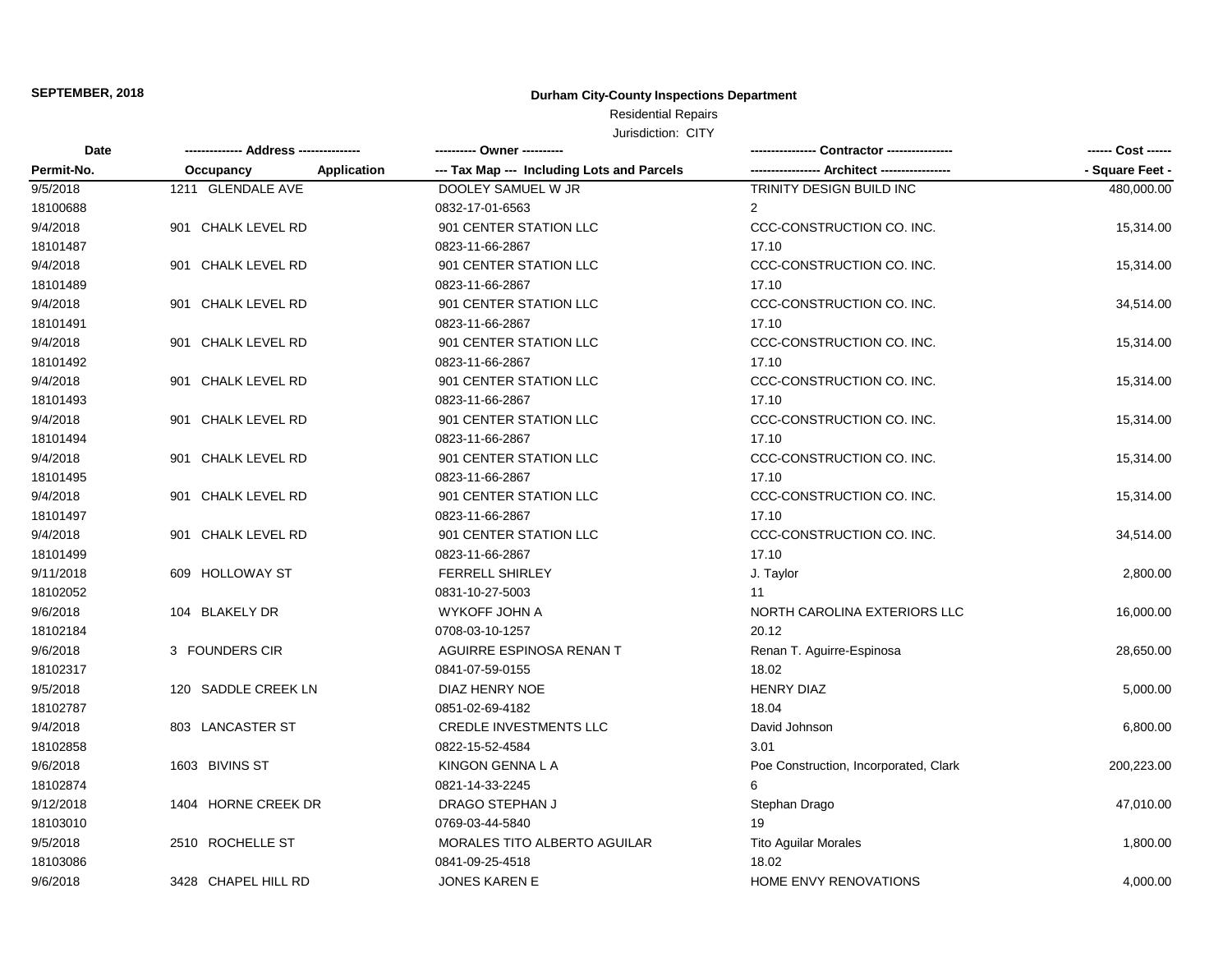## **Durham City-County Inspections Department**

# Residential Repairs

| <b>Date</b> |                         |             | ---------- Owner ----------                |                                              | ------ Cost ------ |
|-------------|-------------------------|-------------|--------------------------------------------|----------------------------------------------|--------------------|
| Permit-No.  | Occupancy               | Application | --- Tax Map --- Including Lots and Parcels |                                              | - Square Feet -    |
| 18103158    |                         |             | 0810-15-53-3956                            | 20.15                                        |                    |
| 9/6/2018    | 3304 REDGATE DR         |             | <b>COPPEDGE ROBERT S</b>                   | NORTH CAROLINA EXTERIORS LLC                 | 50,000.00          |
| 18103257    |                         |             | 0840-07-79-0894                            | 18.04                                        |                    |
| 9/6/2018    | 4168 DEEP WOOD CIR      |             | <b>COLLINS LAURA</b>                       | Hylton Daniel Properties, LLC.               | 84,500.00          |
| 18103284    |                         |             | 0810-17-12-8318                            | 20.16                                        |                    |
| 9/5/2018    | 1206 ROSEDALE AVE       |             | PENNY WADE H JR                            | Samuel S. Floyd                              | 75,000.00          |
| 18103368    |                         |             | 0821-14-34-0542                            | 5                                            |                    |
| 9/24/2018   | 2301 ELMWOOD AVE        |             | <b>LUDINGTON JAMES R</b>                   | AG Construction, L.L.C.                      | 190,000.00         |
| 18103393    |                         |             | 0821-13-04-1470                            | 6                                            |                    |
| 9/6/2018    | 1811 DIAL DR            |             | <b>SEGURA DAVID</b>                        | David Segura                                 | 5,000.00           |
| 18103411    |                         |             | 0739-01-47-7151                            | 20.14                                        |                    |
| 9/17/2018   | 226 MILTON RD           |             | COUNTY OF DURHAM                           | DLT Roofing, Inc.                            | 85,675.00          |
| 18103430    |                         |             | 0825-04-51-9129                            | 16.03                                        |                    |
| 9/5/2018    | 6716 GLEN FORREST DR    |             | <b>GILBERT LISA K</b>                      | Gaudette & Co., LLC                          | 46,500.00          |
| 18103468    |                         |             | 0708-03-32-9936                            | 20.12                                        |                    |
| 9/11/2018   | 2804 CHELSEA CIR        |             | <b>NELSON RENDON C</b>                     | CQC Home - Custom Quality Carpentry LLC, T/A | 107,463.00         |
| 18103496    |                         |             | 0719-02-69-5068                            | 20.08                                        |                    |
| 9/7/2018    | 1607 DELAWARE AVE       |             | <b>MILLS DAVID</b>                         | HARDEN, JAMES LEE                            | 234,220.00         |
| 18103497    |                         |             | 0822-10-36-2946                            | 4.01                                         |                    |
| 9/5/2018    | 519 VALLEYMEDE DR       |             | MABREY RAYMOND SEAN                        | Cool Pools NC, LLC                           | 47,500.00          |
| 18103530    |                         |             | 0727-01-05-0799                            | 20.12                                        |                    |
| 9/7/2018    | 410 GUY WALKER WAY      |             | SALT ALGER D                               | Structurally Speaking, LLC                   | 25,605.00          |
| 18103533    |                         |             | 0850-59-52-3611                            | 18.05                                        |                    |
| 9/27/2018   | 827 WILKERSON AVE       |             | PERRY CHAD                                 | Chad Perry                                   | 27,000.00          |
| 18103536    |                         |             | 0821-06-48-7529                            | 5                                            |                    |
| 9/5/2018    | 3217 OXFORD DR          |             | <b>MACCARINI PAOLO F</b>                   | Jared Sperry                                 | 14,000.00          |
| 18103538    |                         |             | 0810-12-95-6513                            | 20.07                                        |                    |
| 9/28/2018   | 3217 LASSITER ST        |             | <b>MARVELLI MARK</b>                       | Devin Crozie                                 | 7,500.00           |
| 18103542    |                         |             | 0810-11-75-4960                            | 20.15                                        |                    |
| 9/12/2018   | 915 N MANGUM ST         |             | <b>VOGLER NANCY</b>                        | CQC Home - Custom Quality Carpentry LLC, T/A | 239,049.00         |
| 18103564    |                         |             | 0832-17-10-1609                            | $\overline{2}$                               |                    |
| 9/12/2018   | 4503 BERINI DR          |             | MCCORMICK PATSY CARRIGAN                   | Project 9 Designs L.L.C.                     | 167,750.00         |
| 18103592    |                         |             | 0803-04-82-7902                            | 17.07                                        |                    |
| 9/6/2018    | 3 BUCKHEAD CT           |             | <b>BARRETT JACK KELLY</b>                  | Simply Right Exteriors LLC                   | 20,370.00          |
| 18103684    |                         |             | 0850-02-75-7519                            | 18.05                                        |                    |
| 9/24/2018   | CASCADE FALLS LN<br>100 |             | <b>FAIRFIELD FALLS POINTE LLC</b>          | P&R Property Consulting Group, LLC           | 29,255.00          |
| 18103713    |                         |             | 0737-01-36-0945                            | 20.14                                        |                    |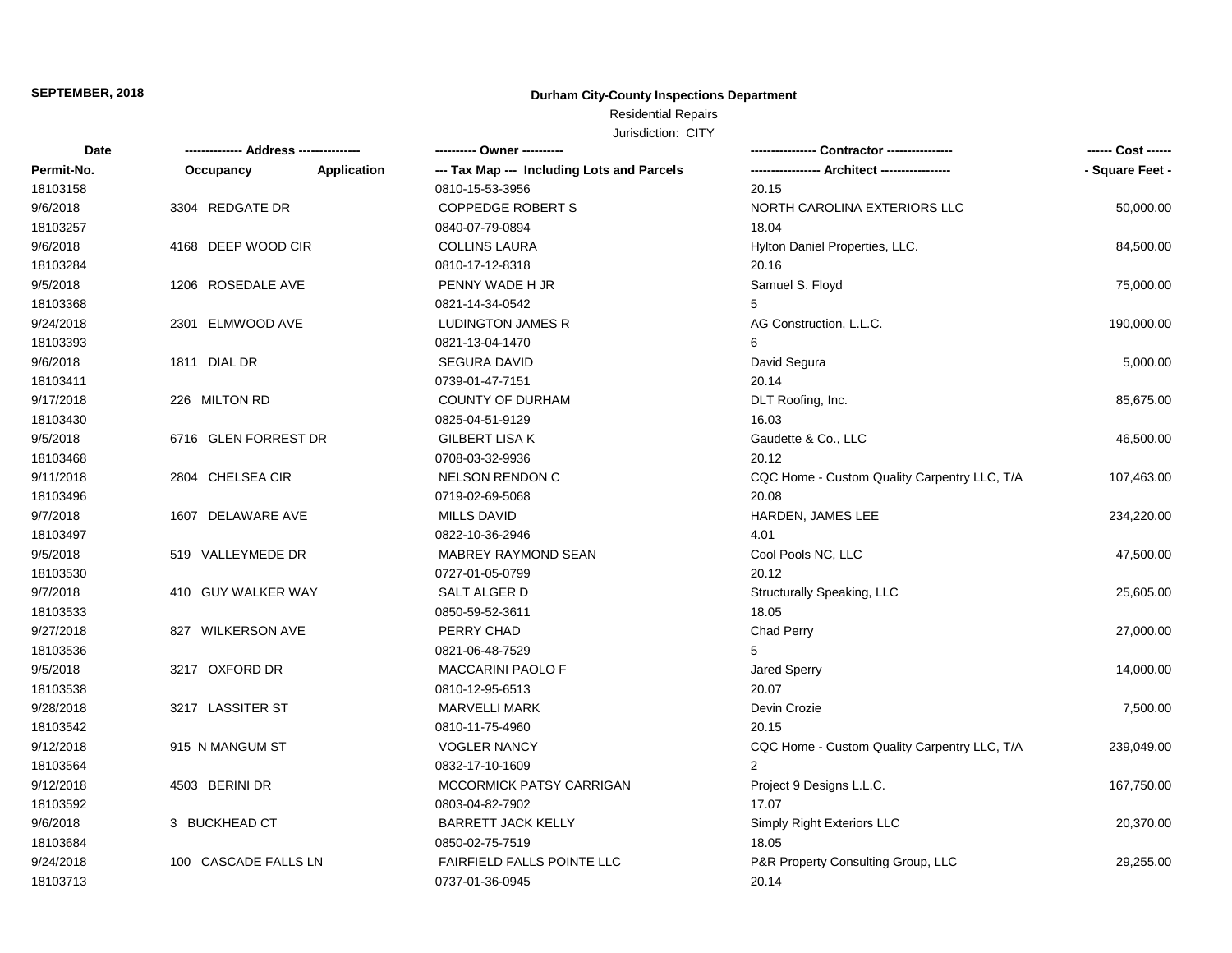## **Durham City-County Inspections Department**

# Residential Repairs

| <b>Date</b> |                          |                    | ---------- Owner ----------                |                                              | ------ Cost ------ |
|-------------|--------------------------|--------------------|--------------------------------------------|----------------------------------------------|--------------------|
| Permit-No.  | Occupancy                | <b>Application</b> | --- Tax Map --- Including Lots and Parcels | ---------------- Architect ----------------  | - Square Feet -    |
| 9/21/2018   | 1012 WELLS ST            |                    | <b>TCHAPYJNIKOV DMITRY</b>                 | CQC Home - Custom Quality Carpentry LLC, T/A | 98,663.00          |
| 18103738    |                          |                    | 0821-15-53-0825                            | 7                                            |                    |
| 9/6/2018    | 807 W TRINITY AVE        |                    | DUKE TOWER ASSOCIATES LTD                  | Shay Remodeling                              | 7,845.00           |
| 18103752    |                          |                    | 0822-20-80-2722.115                        | 3.02                                         |                    |
| 9/12/2018   | 1116 E ROSEDALE CREEK DR |                    | MCFETRIDGE RICHARD SCOTT                   | SOUTHERN EXPOSURE SUNROOMS                   | 13,680.00          |
| 18103758    |                          |                    | 0769-04-52-0269                            | 19                                           |                    |
| 9/24/2018   | 6205 FARRINGTON DR       |                    | RRE FARRINGTON HOLDINGS LLC                | CARY RECONSTRUCTION CO., LLC.                | 9,434.00           |
| 18103762    |                          |                    | 0708-04-55-9223                            | 20.12                                        |                    |
| 9/13/2018   | 2332 CHARLOTTE ST        |                    | ROBERTS LAUREN L                           | Carolina Carports, Inc.                      | 3,000.00           |
| 18103767    |                          |                    | 0813-16-94-6840                            | 17.05                                        |                    |
| 9/11/2018   | 1011 GLORIA AVE          |                    | <b>JANTZ DEREK NEIL</b>                    | PARKER, DAVID R.                             | 260,000.00         |
| 18103785    |                          |                    | 0822-07-60-8054                            | 8.02                                         |                    |
| 9/12/2018   | 802 VICKERS AVE          |                    | <b>WILLETT CHRISTOPHER M</b>               | <b>Little Corner Construction</b>            | 4,600.00           |
| 18103788    |                          |                    | 0821-11-56-9678                            |                                              |                    |
| 9/11/2018   | 2521 W WILSON ST         |                    | <b>MCKEON MICHAEL S</b>                    | <b>Taylor Brothers Construction, LLC</b>     | 31,745.00          |
| 18103809    |                          |                    | 0812-12-96-2080                            | 4.01                                         |                    |
| 9/11/2018   | 1206 N ROXBORO ST        |                    | TAR HEEL PROPERTIES GROUP LLC              | URBAN BUILDING SOLUTIONS LLC                 | 135,500.00         |
| 18103829    |                          |                    | 0832-17-10-7269                            | $\overline{2}$                               |                    |
| 9/12/2018   | 216 BELLA ROSE DR        |                    | PEZZULLO WILLIAM V TRS                     | <b>Bill Pezzullo</b>                         | 24,500.00          |
| 18103832    |                          |                    | 0707-01-27-2457                            | 20.12                                        |                    |
| 9/13/2018   | 1910 HART ST             |                    | NORTH STAR UTILITY LLC                     | Jaleel Evans                                 | 20,000.00          |
| 18103837    |                          |                    | 0831-15-53-6058                            | 10.01                                        |                    |
| 9/28/2018   | 1535 HERMITAGE CT        |                    | ROGERS ARTHUR H III                        | KENNEDY BUILDING CO INC                      | 183,560.00         |
| 18103838    |                          |                    | 0821-15-53-3071                            | $\overline{7}$                               |                    |
| 9/21/2018   | 1021 DACIAN AVE          |                    | HAWN JONATHAN JOSHUA                       | Hylton Daniel Properties, LLC.               | 76,500.00          |
| 18103839    |                          |                    | 0822-19-61-5690                            | 3.02                                         |                    |
| 9/12/2018   | 4304 HULON DR            |                    | DEL GAIZO ANDREW JAMES                     | PARKER, DAVID R.                             | 95,000.00          |
| 18103844    |                          |                    | 0800-01-36-6718                            | 20.17                                        |                    |
| 9/28/2018   | 2525 CHAPEL HILL RD      |                    | KALINOWSKI KATHERINE H                     | DAVID PRICE CONSTRUCTION, LLC.               | 40,209.00          |
| 18103860    |                          |                    | 0811-20-91-4875                            | 6                                            |                    |
| 9/12/2018   | 14 SCARLET OAK CT        |                    | DEAL KEVIN W                               | <b>Kevin Deal</b>                            | 25,000.00          |
| 18103864    |                          |                    | 0846-01-35-1783                            | 21                                           |                    |
| 9/5/2018    | 99 LAKESHORE DR          |                    | <b>MYERS LYNDA R</b>                       | <b>Holbert G Myers</b>                       | 5,000.00           |
| 18103875    |                          |                    | 0729-03-20-3462                            | 20.12                                        |                    |
| 9/5/2018    | 2010 CEDAR GROVE DR      |                    | <b>HAINES STEPHANIE</b>                    | A and T home Improvements                    | 7,250.00           |
| 18103880    |                          |                    | 0759-03-11-3040                            | 20.14                                        |                    |
| 9/28/2018   | 401 CANAL ST             |                    | REDEEMING DEVELOPMENT LLC                  | <b>ABBC Properties LLC</b>                   | 100,000.00         |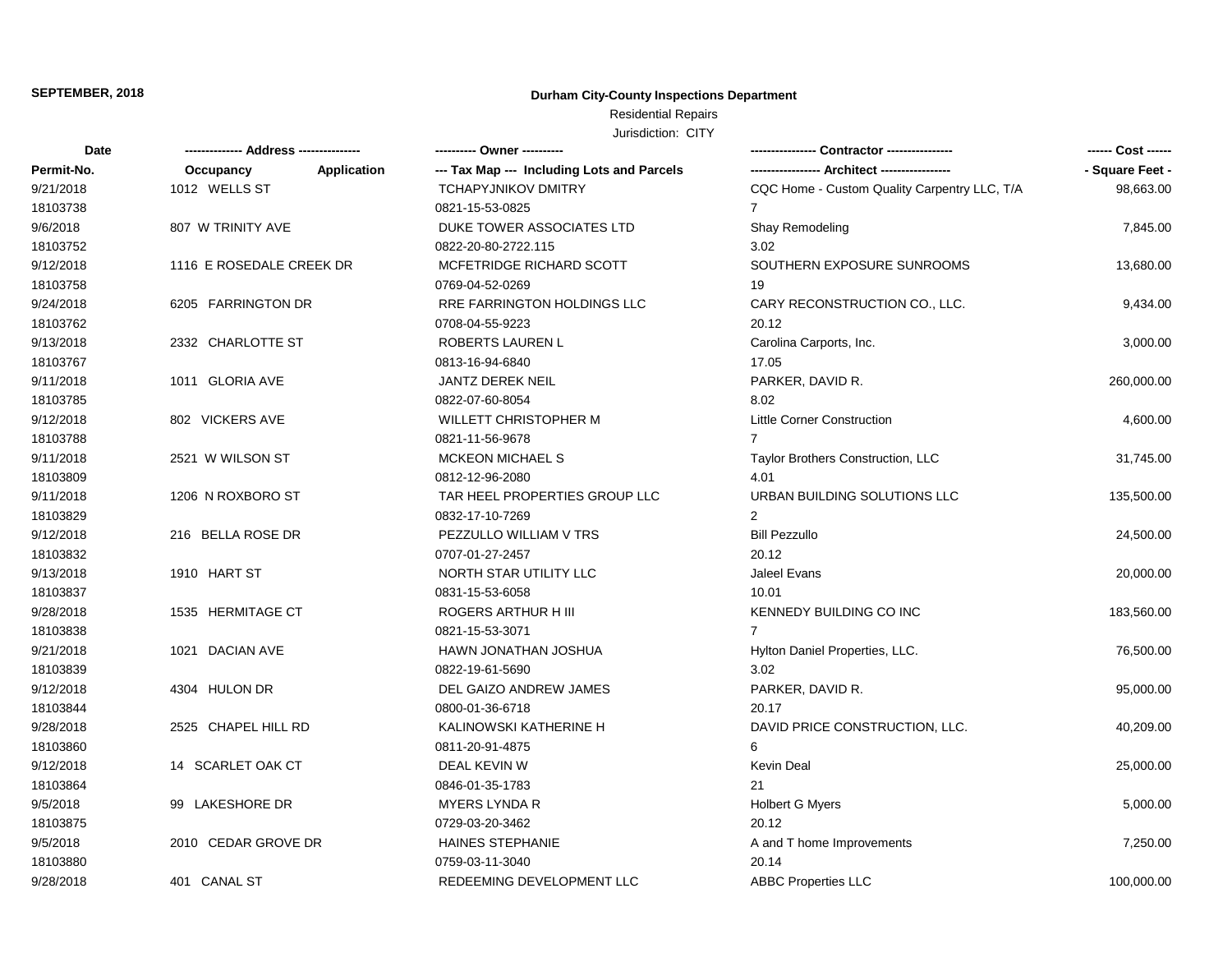## **Durham City-County Inspections Department**

# Residential Repairs

| Date       | -------------- Address --------------- |                    |                                            |                                              | ------ Cost ------ |
|------------|----------------------------------------|--------------------|--------------------------------------------|----------------------------------------------|--------------------|
| Permit-No. | Occupancy                              | <b>Application</b> | --- Tax Map --- Including Lots and Parcels |                                              | - Square Feet -    |
| 18103899   |                                        |                    | 0831-05-18-5486                            | 9                                            |                    |
| 9/12/2018  | 3509 WESTGLEN RD                       |                    | HALLAN JEROME BOYD JR                      | <b>HALLAN CONSTRUCTION</b>                   | 2,500.00           |
| 18103900   |                                        |                    | 0801-04-80-0976                            | 20.17                                        |                    |
| 9/25/2018  | 18 AUTUMN WOODS DR                     |                    | ROUSSEL ELAINE T                           | <b>DHC</b>                                   | 17,000.00          |
| 18103901   |                                        |                    | 0719-04-61-4680                            | 20.11                                        |                    |
| 9/5/2018   | 1311 ROSEWOOD ST                       |                    | <b>HINTON VANESSA A COOKE</b>              | ECO MASTER LLC                               | 5,200.00           |
| 18103903   |                                        |                    | 0830-05-19-9401                            | 14                                           |                    |
| 9/7/2018   | 712 S BUCHANAN BLVD                    |                    | <b>WASHINGTON SANDEE</b>                   | Turnlight Partners Ltd.                      | 10,710.00          |
| 18103905   |                                        |                    | 0821-11-56-0937                            | 5                                            |                    |
| 9/5/2018   | 4902 VALLEY RIDGE DR                   |                    | <b>TOOMER DIANE VICTORIA</b>               | KINGSFORD HOME IMPROVEMENT                   | 9,570.00           |
| 18103915   |                                        |                    | 0719-02-75-9140                            | 20.11                                        |                    |
| 9/5/2018   | 202 STURDIVANT RD                      |                    | <b>FOGLE MICHAEL W</b>                     | W.D. SMITH CONSTRUCTION, LLC.                | 26,950.00          |
| 18103916   |                                        |                    | 0812-01-06-9712                            | 17.06                                        |                    |
| 9/17/2018  | 906 BLACK BOULDER TRL                  |                    | <b>MARTIN DANIEL SR</b>                    | <b>Steven Parks</b>                          | 6,800.00           |
| 18103918   |                                        |                    | 0825-03-12-4484                            | 16.03                                        |                    |
| 9/5/2018   | 2573 BITTERSWEET DR                    |                    | <b>CUETO ANTHONY</b>                       | <b>TONY CUETO</b>                            | 54,000.00          |
| 18103919   |                                        |                    | 0813-02-68-8085                            | 17.07                                        |                    |
| 9/25/2018  | 3109 RIDGESTONE PKWY                   |                    | <b>SNYDER THOMAS E</b>                     | <b>SUSAN S PRENATT</b>                       | 7,500.00           |
| 18103920   |                                        |                    | 0814-04-52-7423                            | 17.07                                        |                    |
| 9/7/2018   | 6918 KNOTTY PINE DR                    |                    | <b>KLIWINSKI JOSEPH</b>                    | FS, LLC                                      | 6,750.00           |
| 18103923   |                                        |                    | 0708-03-42-6207                            | 20.12                                        |                    |
| 9/24/2018  | 2 FISHER PL                            |                    | EQUITY TRS CO I JARVIS MARTIN              | Jarvis Martin                                | 21,000.00          |
| 18103924   |                                        |                    | 0821-16-92-2873                            | 12.02                                        |                    |
| 9/10/2018  | 506 E FOREST HILLS BLVD                |                    | <b>NELSEN ANDREW C</b>                     | ACANTHUS CONSTRUCTION, LLC                   | 29,500.00          |
| 18103925   |                                        |                    | 0821-19-61-2758                            | $\overline{7}$                               |                    |
| 9/7/2018   | 127 GADWALL LN                         |                    | SHEINKOPF DAVID E TRUSTEE                  | Full Circle Construction & Development, Inc. | 29,000.00          |
| 18103942   |                                        |                    | 0769-01-15-7978                            | 19                                           |                    |
| 9/10/2018  | 5517 WELKIN CT                         |                    | <b>COX ANN FAYE TRUSTEE</b>                | <b>TEAGUE WAGNER</b>                         | 28,000.00          |
| 18103947   |                                        |                    | 0729-04-90-6626                            | 20.10                                        |                    |
| 9/10/2018  | 3313 WINSTON RD                        |                    | <b>BARRETT JAMES</b>                       | <b>RICKY ROBINSON</b>                        | 175,000.00         |
| 18103949   |                                        |                    | 0823-11-75-3403                            | 17.05                                        |                    |
| 9/10/2018  | 15 ALAMO CT                            |                    | CT & FT PROPERTIES LLC                     | Kennedy Contracting Services                 | 12,000.00          |
| 18103967   |                                        |                    | 0802-04-84-4811                            | 17.06                                        |                    |
| 9/10/2018  | 121 BURLINGTON MILL CT                 |                    | <b>GIANNINI-WHITE LISA</b>                 | <b>HARLAND WINDOWS &amp; SIDING</b>          | 25,500.00          |
| 18103970   |                                        |                    | 0769-03-34-3773                            | 19                                           |                    |
| 9/5/2018   | 1305 HOLLOWAY ST                       |                    | <b>BRUCKSCHEN LONNIE E</b>                 | <b>MIC Construction</b>                      | 1,000.00           |
| 18103971   |                                        |                    | 0831-11-67-2041                            | 10.02                                        |                    |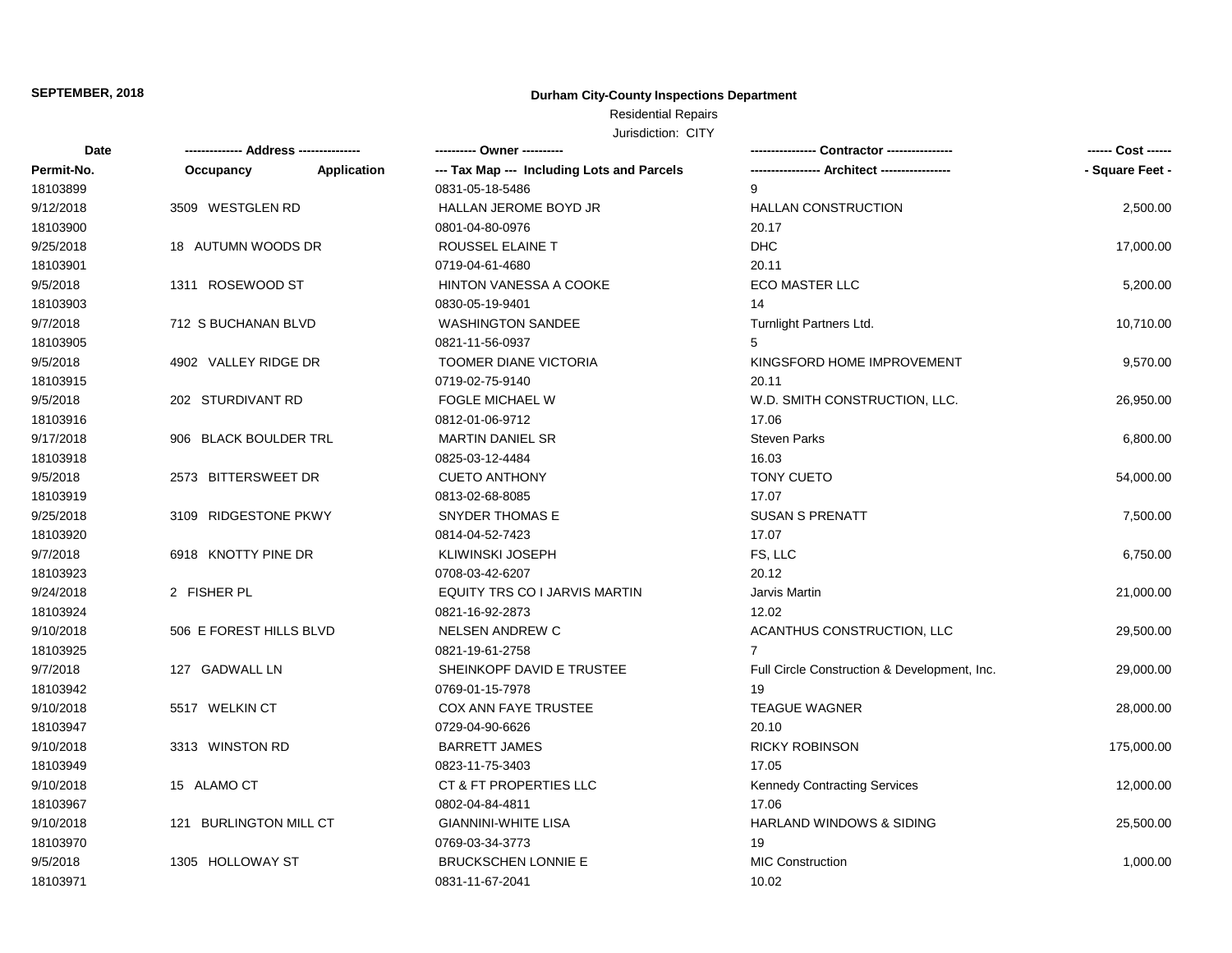## **Durham City-County Inspections Department**

# Residential Repairs

| Date       |                     |             | ---------- Owner ----------                |                                               | ------ Cost ------ |
|------------|---------------------|-------------|--------------------------------------------|-----------------------------------------------|--------------------|
| Permit-No. | Occupancy           | Application | --- Tax Map --- Including Lots and Parcels |                                               | - Square Feet -    |
| 9/11/2018  | 1319 FAY ST         |             | <b>C-SUITE INVESTMENTS LLC</b>             | Godfrey Griffin                               | 21,200.00          |
| 18103972   |                     |             | 0831-07-58-4809                            | 9                                             |                    |
| 9/11/2018  | 116 SADDLE CREEK LN |             | <b>WEBB MITCHELL SR</b>                    | KINGSFORD HOME IMPROVEMENT                    | 9,893.00           |
| 18103976   |                     |             | 0851-02-69-5021                            | 18.04                                         |                    |
| 9/11/2018  | 3225 SURREY RD      |             | PRESSON ABIGAIL L TRUSTEE                  | Grau Building Company, LLC                    | 35,999.00          |
| 18103987   |                     |             | 0810-18-30-9784                            | 20.08                                         |                    |
| 9/25/2018  | 4709 MARENA PL      |             | LANE ILANA B                               | DiFranco Construction Inc.                    | 11,400.00          |
| 18103992   |                     |             | 0709-03-13-0984                            | 20.18                                         |                    |
| 9/10/2018  | 3414 KERRIGAN CT    |             | ANDERSON GLORIA S                          | KINGSFORD HOME IMPROVEMENT                    | 1,156.00           |
| 18103993   |                     |             | 0841-02-98-8170                            | 18.02                                         |                    |
| 9/26/2018  | 3500 DIXON RD       |             | <b>ZVOLERIN KATHERINE</b>                  | SUN SPACE, LTD.                               | 20,000.00          |
| 18103995   |                     |             | 0810-15-72-4930                            | 20.07                                         |                    |
| 9/10/2018  | 524 STONELICK DR    |             | <b>KEY ROBIN D</b>                         | Proven Professional Construction Services LLC | 23,000.00          |
| 18103996   |                     |             | 0841-02-96-3494                            | 18.04                                         |                    |
| 9/10/2018  | 1204 N MIAMI BLVD   |             | <b>ZHANG NAXIN</b>                         | Advanced Structural Repair                    | 5,350.00           |
| 18103997   |                     |             | 0831-08-77-7713                            | 10.02                                         |                    |
| 9/19/2018  | 701 WHEAT MILL RD   |             | <b>BRANCH PARTHENIA C</b>                  | SOUTH TOWN CONSULTING                         | 15,300.00          |
| 18103998   |                     |             | 0834-03-05-3080                            | 17.08                                         |                    |
| 9/10/2018  | 9 TARRA PL          |             | <b>KEENE LEANNA C</b>                      | Construction, Service & Maintenance Inc       | 73,015.00          |
| 18103999   |                     |             | 0719-03-23-1616                            | 20.08                                         |                    |
| 9/10/2018  | 4 WOOTEN CT         |             | <b>JIMENEZ NELSON</b>                      | <b>ECO MASTER LLC</b>                         | 8,200.00           |
| 18104014   |                     |             | 0840-03-91-9618                            | 18.05                                         |                    |
| 9/11/2018  | 809 WILKERSON AVE   |             | CALIFANO SOPHIA G                          | MINERVA DESIGN & RENOVATION, LLC.             | 201,159.00         |
| 18104015   |                     |             | 0821-07-58-0599                            | 5                                             |                    |
| 9/11/2018  | 216 BELLA ROSE DR   |             | PEZZULLO WILLIAM V TRS                     | <b>Bill Pezzullo</b>                          | 2,000.00           |
| 18104016   |                     |             | 0707-01-27-2457                            | 20.12                                         |                    |
| 9/11/2018  | 2709 ELLEN ST       |             | FINAZZO GIOVANNI                           | FS, LLC                                       | 2,500.00           |
| 18104020   |                     |             | 0823-13-03-2225                            | 17.05                                         |                    |
| 9/10/2018  | 710 GASTON MANOR DR |             | <b>ELANDER FRANK E</b>                     | <b>HARLAND WINDOWS &amp; SIDING</b>           | 25,680.00          |
| 18104049   |                     |             | 0769-03-22-7633                            | 19                                            |                    |
| 9/11/2018  | 2905 BROAD ST       |             | COLE GREGORY E                             | FS, LLC                                       | 4,500.00           |
| 18104052   |                     |             | 0823-15-63-9292                            | 17.05                                         |                    |
| 9/21/2018  | 3211 MANCHESTER DR  |             | ARMSTRONG NOLAN                            | Progressive Plumbing & Piping Inc. - dba      | 8,775.00           |
| 18104056   |                     |             | 0820-09-16-0216                            | 20.07                                         |                    |
| 9/10/2018  | 4219 LUMLEY RD      |             | PULTE HOME COMPANY LLC                     | <b>GIANT DEVELOPMENT</b>                      | 1,000.00           |
| 18104059   |                     |             | 0749-04-73-5715                            | 18.05                                         |                    |
| 9/19/2018  | 1111 CLIFFORD DR    |             | ROMERO RODOLFO ALEXANDER E                 | Rodolfo Romero                                | 2,000.00           |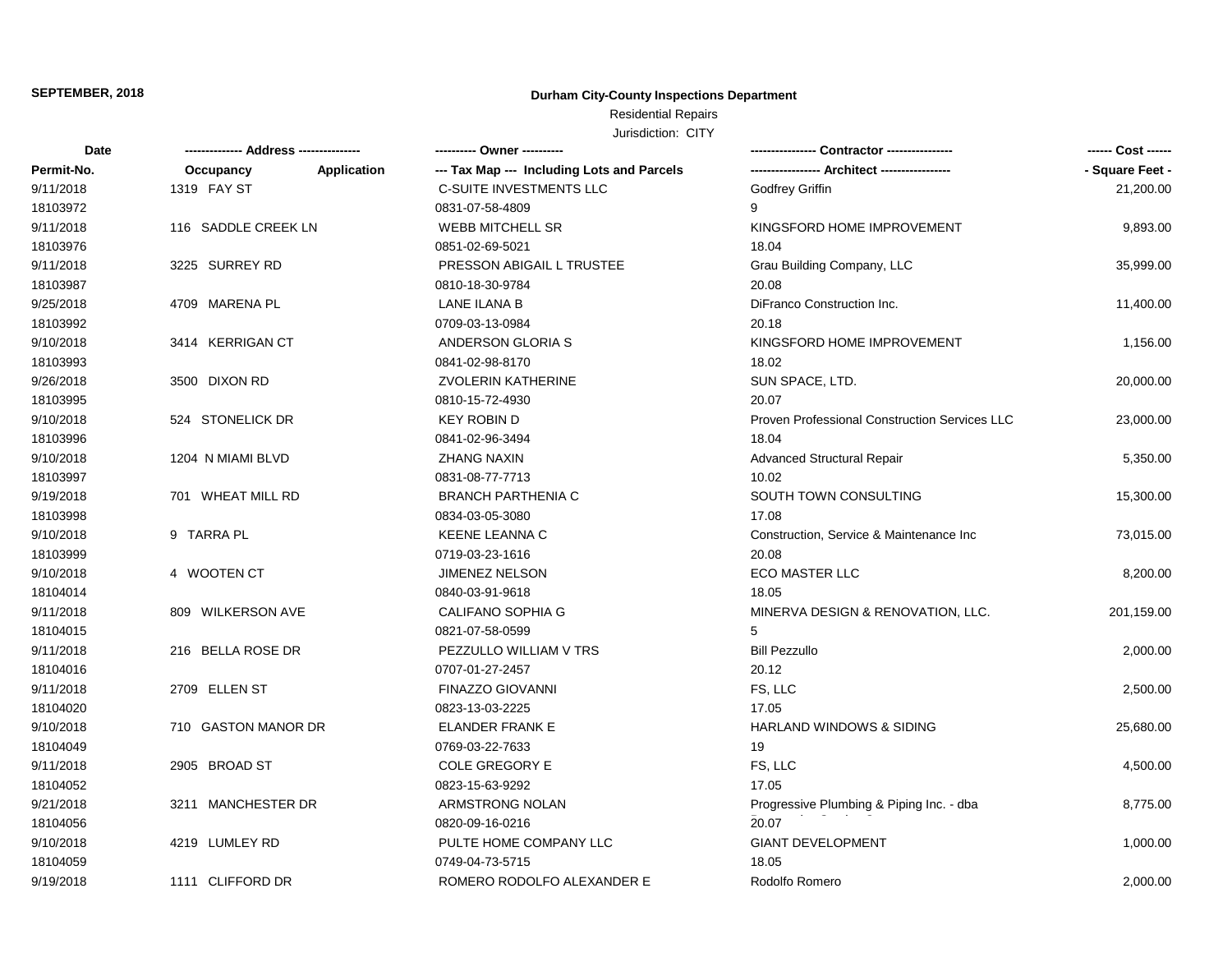## **Durham City-County Inspections Department**

## Residential Repairs

| Date       | -------------- Address --------------- |                    | ---------- Owner ----------                |                                        | ------ Cost ------ |
|------------|----------------------------------------|--------------------|--------------------------------------------|----------------------------------------|--------------------|
| Permit-No. | Occupancy                              | <b>Application</b> | --- Tax Map --- Including Lots and Parcels |                                        | - Square Feet -    |
| 18104063   |                                        |                    | 0842-13-22-3819                            | 18.01                                  |                    |
| 9/10/2018  | 1505 PINECREST RD                      |                    | <b>CLARK JAMES S</b>                       | KLAUSMANN, ALEX                        | 15,000.00          |
| 18104083   |                                        |                    | 0811-15-63-6417                            | 6                                      |                    |
| 9/25/2018  | 104 STONEY DR                          |                    | STAFFORD MARIA ELENA                       | <b>WILLIE STAFFORD</b>                 | 18,600.00          |
| 18104084   |                                        |                    | 0851-04-82-5048                            | 18.04                                  |                    |
| 9/19/2018  | 2510 LANIER PL                         |                    | CARSON LEWIS A JR                          | W. D. OSBORNE GENERAL CONTRACTOR, INC. | 29,600.00          |
| 18104085   |                                        |                    | 0811-01-05-9730                            | 20.17                                  |                    |
| 9/19/2018  | 1407 CRIMSON CREEK DR                  |                    | RYAN EMILY MIDDLETON                       | <b>Advanced Structural Repair</b>      | 5,375.00           |
| 18104087   |                                        |                    | 0728-02-77-8965                            | 20.14                                  |                    |
| 9/19/2018  | 1105 SCOUT DR                          |                    | FBV DEVELOPMENT INC                        | Samuel S. Floyd                        | 5,300.00           |
| 18104100   |                                        |                    | 0821-16-82-2821                            | 12.01                                  |                    |
| 9/25/2018  | 1020 CAROLINA AVE                      |                    | BLOCKER H KENNETH JR                       | <b>REISS, PATRICK</b>                  | 15,000.00          |
| 18104102   |                                        |                    | 0822-13-24-1324                            | 4.02                                   |                    |
| 9/20/2018  | 112 TANOAK CT                          |                    | REYNOLDS ARTHUR M JR                       | Summers Design Build, LLC, Jay         | 22,500.00          |
| 18104107   |                                        |                    | 0769-01-15-4419                            | 19                                     |                    |
| 9/19/2018  | 111 N DRIVER ST                        |                    | BOARD OF TRUSTEES OF THE                   | <b>Tyrone Cameron</b>                  | 9,300.00           |
| 18104108   |                                        |                    | 0831-53-99-8440                            | 10.01                                  |                    |
| 9/25/2018  | 1406 DOLLAR AVE                        |                    | <b>BUECHLER MARY B TINSLEY</b>             | Michael Lee                            | 30,000.00          |
| 18104110   |                                        |                    | 0822-15-64-8547                            | 3.02                                   |                    |
| 9/24/2018  | 6310 GARRETT RD                        |                    | <b>KYLES S ERIC</b>                        | FS, LLC                                | 8,500.00           |
| 18104119   |                                        |                    | 0719-03-13-6549                            | 20.18                                  |                    |
| 9/28/2018  | 325 GRAY AVE                           |                    | LEGACY DEVELOPMENT PROPERTIES              | Tri-Point Builders, T/A Roberto Rivera | 1,000.00           |
| 18104122   |                                        |                    | 0831-05-18-9772                            | 9                                      |                    |
| 9/25/2018  | 1018 CAROLINA AVE                      |                    | <b>BLOCKER H KENNETH JR</b>                | <b>REISS, PATRICK</b>                  | 14,000.00          |
| 18104129   |                                        |                    | 0822-13-24-1324                            | 4.02                                   |                    |
| 9/20/2018  | 710 COLONIAL ST                        |                    | AUCOIN JULIA                               | Cornerstone Foundation Repair          | 9,850.00           |
| 18104131   |                                        |                    | 0832-42-03-9357                            | $\overline{2}$                         |                    |
| 9/20/2018  | 2330 TAYLOR ST                         |                    | S & S PROPERTY RESTORATION LLC             | S & S Property Restoration, LLC        | 39,000.00          |
| 18104132   |                                        |                    | 0831-16-74-8676                            | 10.01                                  |                    |
| 9/24/2018  | 3405 DOVER RD                          |                    | DAVIS DAVID LEE TRUSTEE                    | BUILDSENSE, INC.                       | 410,000.00         |
| 18104133   |                                        |                    | 0810-14-43-5093                            | 20.08                                  |                    |
| 9/19/2018  | 4031 KING CHARLES RD                   |                    | <b>WEISNER JEAN G</b>                      | Douglas Contracting                    | 99,000.00          |
| 18104134   |                                        |                    | 0719-03-02-8022                            | 20.18                                  |                    |
| 9/27/2018  | 204 OAK GROVE PKWY                     |                    | LAMBROPOULOS JOHN                          | Reardon Renovations iNC.               | 26,485.00          |
| 18104142   |                                        |                    | 0851-04-52-5015                            | 18.04                                  |                    |
| 9/28/2018  | 2604 SEVIER ST                         |                    | <b>BRAUN LAURIE ANN</b>                    | John Taylor                            | 47,500.00          |
| 18104143   |                                        |                    | 0811-15-62-2605                            | 6                                      |                    |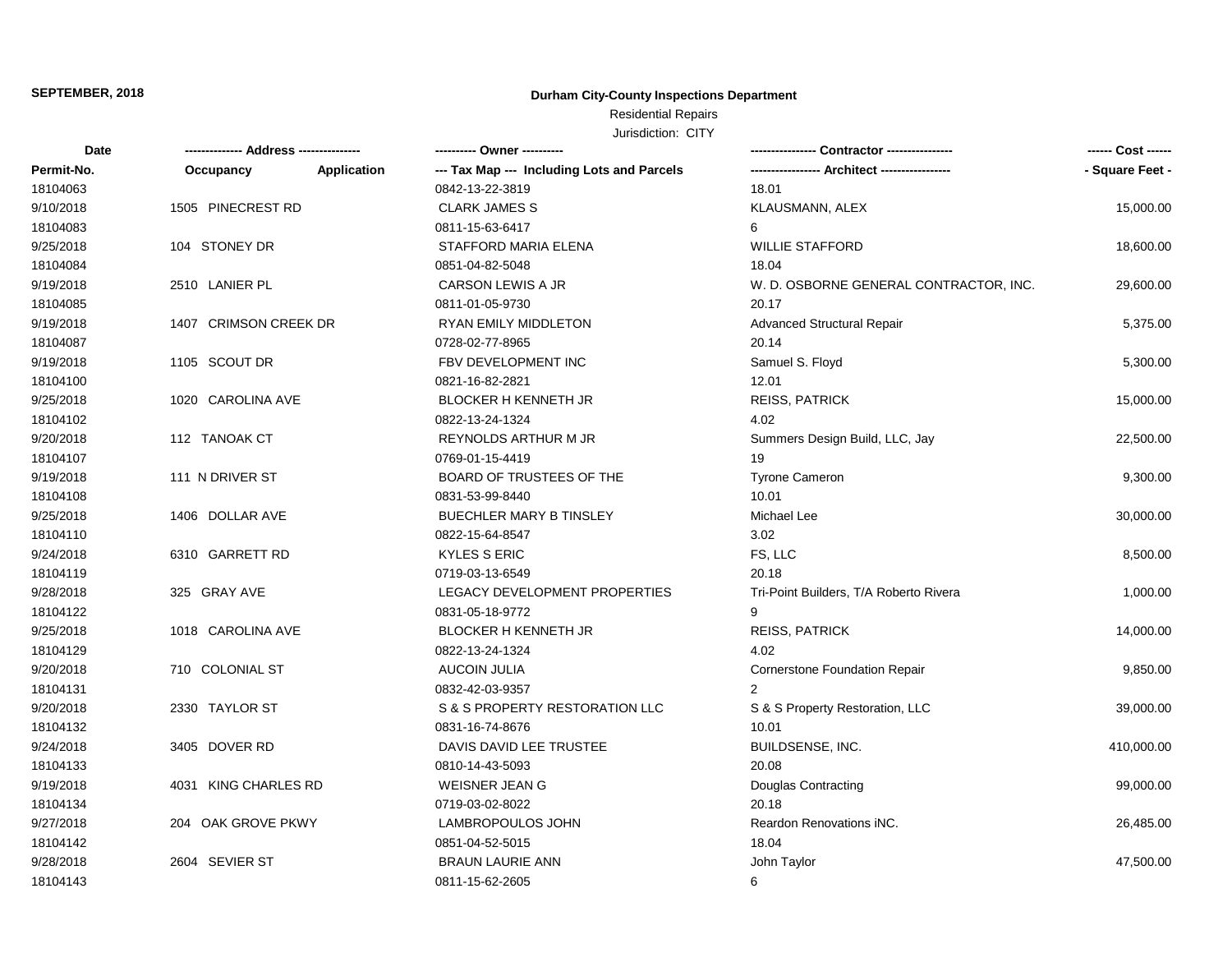## **Durham City-County Inspections Department**

## Residential Repairs

| Date       |                          |             | ---------- Owner ----------                |                                          | ------ Cost ------ |
|------------|--------------------------|-------------|--------------------------------------------|------------------------------------------|--------------------|
| Permit-No. | Occupancy                | Application | --- Tax Map --- Including Lots and Parcels |                                          | - Square Feet -    |
| 9/19/2018  | 511 W KNOX ST            |             | HARRIS LANE GROUP LLC THE                  | CHASE BUILDING COMPANY                   | 3,000.00           |
| 18104144   |                          |             | 0822-16-93-5443                            | 3.02                                     |                    |
| 9/25/2018  | 711 PARKER ST            |             | OLD EAST DURHAM RENOVATIONS                | Sara Taylor                              | 25,000.00          |
| 18104163   |                          |             | 0821-11-56-8216                            | $\overline{7}$                           |                    |
| 9/24/2018  | 1206 CARIBOU XING        |             | <b>COOK CHARLES JR</b>                     | FS, LLC                                  | 2,850.00           |
| 18104175   |                          |             | 0717-02-69-6938                            | 20.12                                    |                    |
| 9/19/2018  | 3 ARBORFIELD LN          |             | <b>EVERSON MATTHEW D</b>                   | <b>Advanced Structural Repair</b>        | 5,350.00           |
| 18104181   |                          |             | 0729-03-34-9662                            | 20.10                                    |                    |
| 9/28/2018  | 2704 LAWNDALE AVE        |             | KOSOKOFF JEFFREY EUGENE                    | <b>Advanced Structural Repair</b>        | 24,735.00          |
| 18104185   |                          |             | 0822-13-04-0423                            | 4.02                                     |                    |
| 9/26/2018  | 418 MOLINE ST            |             | DURHAM BUILDING COMPANY LLC                | Durham Building Company, LLC             | 1,000.00           |
| 18104188   |                          |             | 0821-20-90-1896                            | 13.03                                    |                    |
| 9/18/2018  | 711 SLEEPY CREEK DR      |             | <b>TAYLOR KYLE</b>                         | JES TARHEEL, LLC                         | 9,097.00           |
| 18104196   |                          |             | 0719-04-81-5356                            | 20.11                                    |                    |
| 9/20/2018  | 507 PARK AVE             |             | <b>JOLLY HAROLD K SR</b>                   | ARTISAN CUSTOM RENOVATIONS, INC.         | 25,000.00          |
| 18104212   |                          |             | 0831-11-65-1642                            | 10.02                                    |                    |
| 9/24/2018  | 2554 BITTERSWEET DR      |             | 2554 BITTERSWEET DRIVE LLC                 | <b>BUILDSENSE, INC.</b>                  | 149,000.00         |
| 18104217   |                          |             | 0813-02-67-7381                            | 17.07                                    |                    |
| 9/21/2018  | 2910 REYNOLDA CIR        |             | <b>HUFNAL KATHY</b>                        | Tim Kidd                                 | 6,000.00           |
| 18104222   |                          |             | 0814-04-83-7850                            | 17.07                                    |                    |
| 9/21/2018  | 8311 BUCK CROSSING DR    |             | <b>HASTINGS ABEL Z</b>                     | SCHREIBER CONSTRUCTION                   | 14,619.00          |
| 18104223   |                          |             | 0718-03-21-9021                            | 20.12                                    |                    |
| 9/25/2018  | 1202 BLOOMSBURY MANOR DR |             | <b>TRASKY CLARISSA F TRUSTEE</b>           | <b>HARLAND WINDOWS &amp; SIDING</b>      | 19,800.00          |
| 18104224   |                          |             | 0769-01-35-3267                            | 19                                       |                    |
| 9/21/2018  | 5 ROSWELL CT             |             | WADE PAUL A                                | Core Remodeling Group Inc.               | 61,432.00          |
| 18104227   |                          |             | 0719-01-09-7689                            | 20.08                                    |                    |
| 9/27/2018  | 2504 TRAIL WOOD DR       |             | <b>MORRILL PATRICIA</b>                    | DiRienzo Builders, LLC                   | 35,203.00          |
| 18104229   |                          |             | 0813-03-43-8929                            | 17.07                                    |                    |
| 9/25/2018  | 2309 MOREHEAD AVE        |             | <b>CUMISKEY KURT H</b>                     | Fernando Rubio                           | 19,500.00          |
| 18104232   |                          |             | 0811-12-96-9021                            | 6                                        |                    |
| 9/26/2018  | 824 KIMBALL DR           |             | <b>FULFORD CAROLYN</b>                     | Katz Construction, LLC                   | 10,000.00          |
| 18104233   |                          |             | 0813-03-02-6642                            | 17.07                                    |                    |
| 9/26/2018  | 1206 N ROXBORO ST        |             | TAR HEEL PROPERTIES GROUP LLC              | URBAN BUILDING SOLUTIONS LLC             | 135,500.00         |
| 18104235   |                          |             | 0832-17-10-7269                            | 2                                        |                    |
| 9/24/2018  | 505 HIDDEN TREASURE DR   |             | <b>BROWN VALARIA A</b>                     | Progressive Plumbing & Piping Inc. - dba | 7,500.00           |
| 18104241   |                          |             | 0825-03-43-4786                            | 16.03                                    |                    |
| 9/24/2018  | 1703 MARYLAND AVE        |             | DENHOLM ELIZABETH M                        | FS, LLC                                  | 3,800.00           |